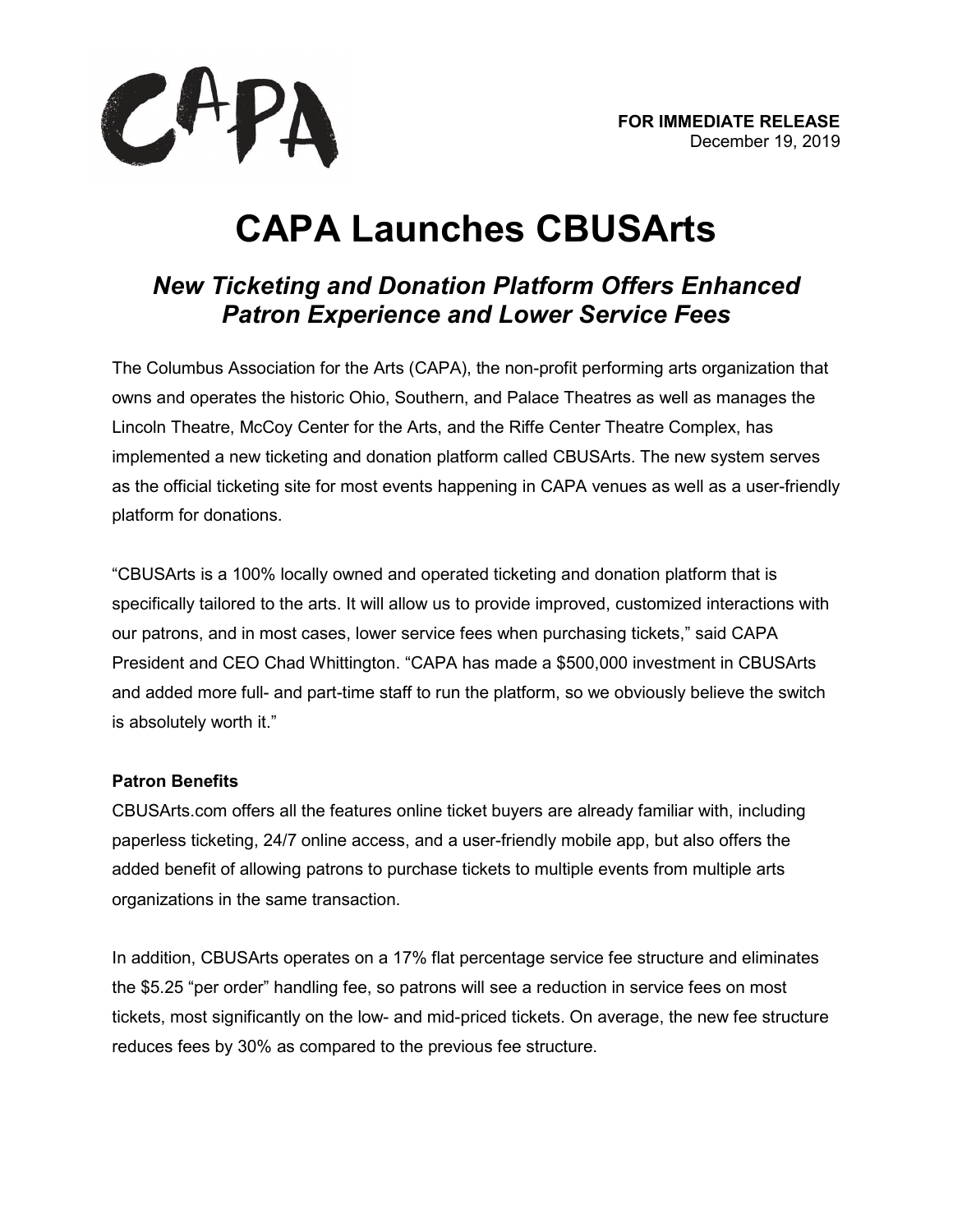Tickets purchased by phone are subject to the same 17% service fee with the exception of CAPA's non-profit resident arts groups. Tickets for those organizations when purchased by phone only will be subject to a \$2 per ticket service fee for tickets less than \$25, and a \$4 per ticket service fee for tickets more than \$25.

Tickets purchased in-person at the CBUSArts Ticket Center (39 E. State St.) or at the box office of each CAPA venue two hours prior to the show are not charged a service fee. Group sales purchases are not subject to a service fee.

All tickets, regardless of method of purchase, are subject to the City of Columbus' 5% arts and culture fee.

CBUSArts will enable CAPA and its partner arts organizations to offer an enhanced patron experience. By creating a CBUSArts profile, patrons can indicate special seating or services needed at the venue, opt to receive notifications in advance of their event such as road closures or heavy traffic, select to receive reminders, special offers, or engagement opportunities specific to their interests, or communicate questions or customer service issues directly from their account.

#### **Arts Community Impact**

Since CBUSArts is owned and operated by CAPA, it is 100% local and keeps all collected patron information local. CAPA never sells or rents its data to third-party companies.

While patrons will enjoy reduced service fees on most tickets, the service fees that are collected will remain local, supporting CAPA's mission-driven initiatives designed to make Columbus a national destination for the performing arts. CAPA currently stewards ten central Ohio entertainment venues, provides administrative services to seven local arts and culture organizations, presents more than 60 national touring artists each season, produces Festival Latino, and creates educational performing arts experiences for thousands of students each year.

The infrastructure of CBUSArts.com offers CAPA and its partner arts organizations increased functionality with new features that increase intercommunication between departments, better track customer service issues, and consolidate fundraising initiatives.